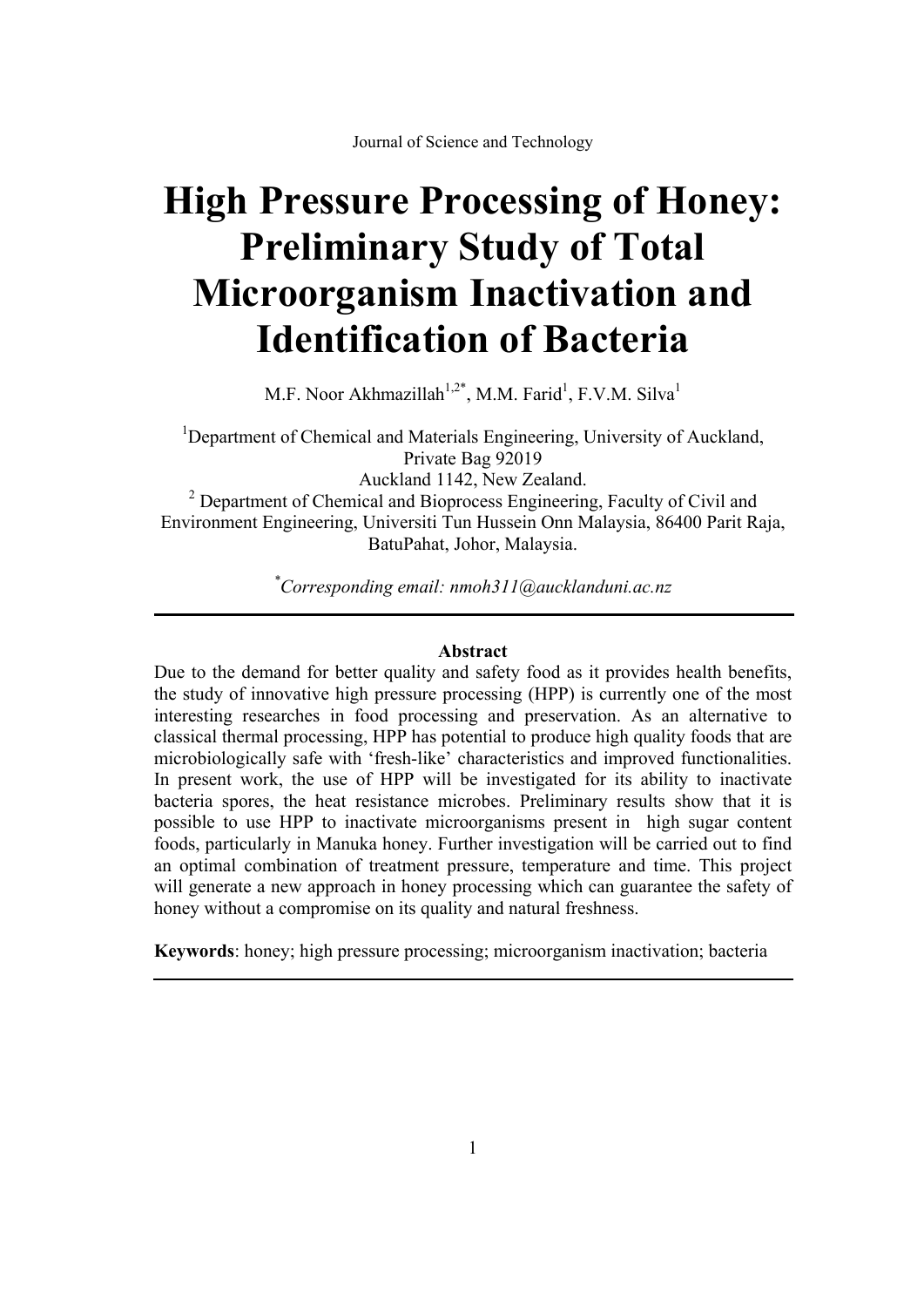# **1. INTRODUCTION**

Honey is the world's primary sweetener and nature's original sweetener prepared by honey bees. Honey has been used as a food for at least 6000 years. The popularity of honey is largely due to it being a natural sweetener evolved from the nectar mainly consisting of glucose and fructose. The honey in the nutshell is flower nectar which has been collected, regurgitated and dehydrated by honey bees to enhance its nutritional properties and ready to be consumed by humans. The consumption of honey is on the rise due to the unique combination of components in honey which makes it a prized addition to the diet. According to Food and Agriculture Organization of the United Nations (FAO), total honey production in 1961 was 0.7 million tonnes and it was steadily increased to about 1.5 million tonnesin 2009.The demand for high quality honey is attracting a lot of attention as it provides health benefits and has been shown to possess antimicrobial, antiviral, antiparasitory, antiinflammatory, antioxidant, antimutagenic and antitumor effects [1]. Diseases prevention through consumption of honey is probably due to the presence of more than 181 substances with a wide range of health promoting phytochemicals, some with antioxidant properties. Honey antioxidant compounds include phenolic acids, flavonoids [2] and amino acids. The importance of these honey bioactive compounds and antioxidants on human health therefore generates a great interest in honey processing research.

 Although consumption of honey has remarkably increased in the last years all over the world, the safety of this product is not regularly assessed. One common problem faced by honey producers is its deterioration in quality with storage due to fermentation. Yeasts are spoilage microorganisms of concern in honey and have been reported to grow to very high numbers [3]. *Saccharomyces cerevisiae*was found as the dominant yeast fermenting honey, even at the limited level of water available. It is also known as osmophilic or sugar tolerant yeast because it can withstand the low water content (around 16 - 21 %) and high sugar concentration in honey. Food grade, honey with a very high yeast count (more than 100 000 CFU/g) is not likely to be marketable [3]. With respect to medical health applications, yeast count must be less than 500 CFU/g.

 Thus, commercial thermal processing of honey is an important operation which potentially eliminates spoilage microorganisms and decreases the moisture content to a level that retards the microbial growth. Additionally, the use of heat is found to be essential at different stages of honey processing for fast handling, to dissolve large sugar granules and to sustain quality. Conventionally, there are two stages of heating applied in the honey industry which are liquefaction and pasteurization. Liquefaction is operated at approximately 55°C and has a purpose to ensure the honey can stay in liquid form for as long as possible for filtering. Pasteurization is done at 60°C and above to inactivate yeast and other spoilage microorganisms. However, heat treatment above 75°C is not suitable because it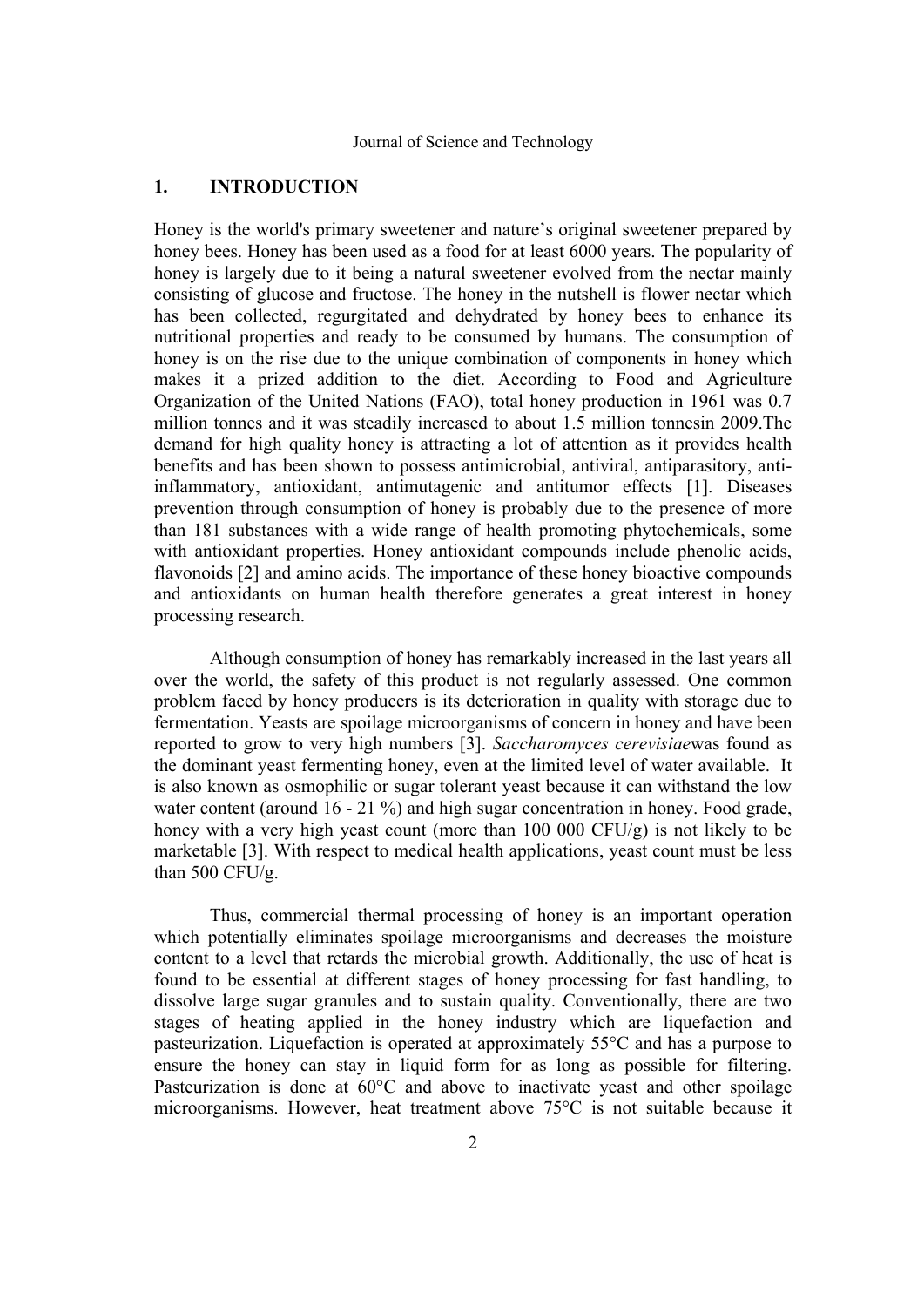causes degradation of bioactive compounds which could affect the quality of the honey. Phenolic compounds were reported as the main honey bioactive compounds which would be negatively affected by the thermal treatment.

 High pressure processing (HPP) is a non-thermal treatment which have an optimal effect on product quality and capable to inactivate microorganisms in various food matrices [4]. Although past research has proven that HPP can inactivate most microorganisms such as *Escherichia coli*, *Salmonella sp.*, *Listeria* and *Vibrio* pathogens without additional heat processing in various food matrices [3], it is not known yet if HPP can inactivate bacterial spores and yeasts especially in high sugar content foods. Hence the effect of HPP on inactivation kinetics of bacterial spores should be carried out. There has been no research on the potential application of HPP to obtain higher quality of honey with 'fresh-like' characteristics and improved functionalities.

 Besides, a combination of HPP and heat has been used to investigate the efficiency of bacterial spore inactivation [5]. Although HPP is termed a nonthermal process, there is a relationship between pressure and temperature in physical compression due to the adiabatic heating caused by fluid compression at high pressure can cause significant temperature distribution throughout the treated food.

 Therefore, it is of paramount importance to establish processing conditions which not only can inactivate the spore forming bacteria and yeasts but also be able to preserve the nutritional quality and bioactive compounds present in honey. This research aims at developing the optimum condition of pressure, temperature and processing time for the inactivation of spore forming bacteria and yeasts to ensure the best honey quality and extended shelf life.

 This paper reports pre experimental results of HPP inactivation of total microorganism in Manuka honey at different pressure levels and at different treatment time. The identification of bacterial spore which dominantly found in Manuka honey was also investigated.

# **2. MATERIALS AND METHODS**

# **2.1 Honey Sample and Packaging**

Unprocessed Manuka honey used in this study (with pH of 4.3, 79° Brix and water content of 19 %) was kindly donated by honey producer in New Zealand. Manuka Honey is sourced from New Zealand's remote and pollution free forests. The bees feed of the Manuka plant (*Leptospermum scoparium)* which has delicate pink or white flowers and is native to New Zealand.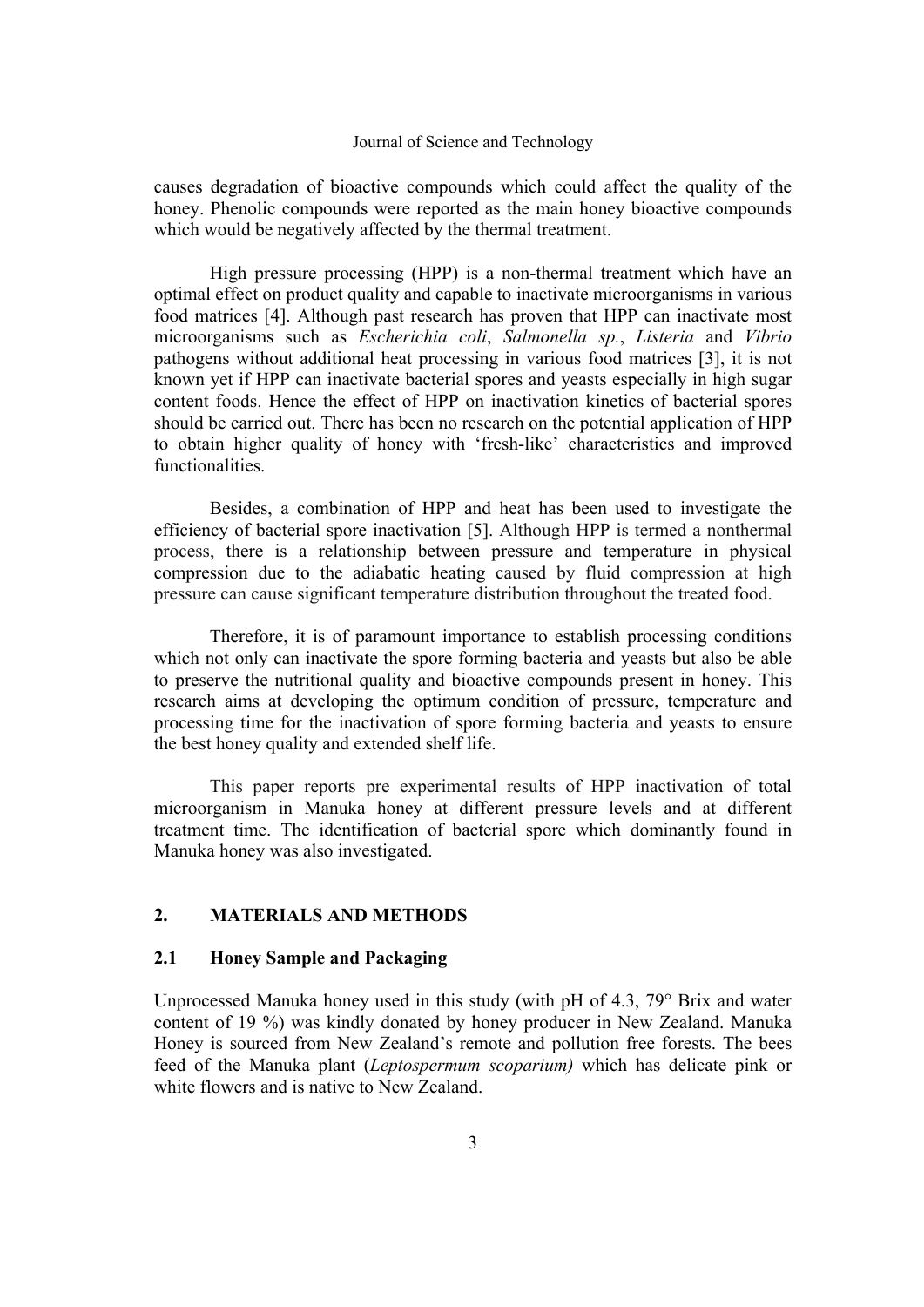Honey of 2 g, in duplicate, were packed in 5 cm x 5 cm transparent plastic film pouches (Cas-pak plastic vacuum pouch, New Zealand) and thermosealed under vacuum. The plastic film is made of cast polypropylene for excellent transparency and heat sealing qualities which can withstand temperatures up to 125 °C.

# **2.2 High Pressure Processing Equipment**

The HPP unit used in this research was 2L- 700 Laboratory Food Processing System (Avure Technologies, Columbus, Ohio, USA). The equipment consists of a 2-L cylindrical shape pressure treatment chamber, water circulation, a pumping system and the control system operated through a computer with software supplied by the manufacturer. Distilled water was used as the medium in the chamber where the honey samples were placed. The equipment can operate at maximum pressure and temperature of 600 MPa and 90 °C, respectively.

# **2.3 Thermal Treatment**

The water bath used for thermal treatment in this research was Water Bath W28 (Grant Instruments (Cambridge, Ltd, England). The capacity of tank is 28 litres and made from stainless steel with an easy to clean, solvent resistant plastics outer case. The control units, which are mounted on a bridge plate, offer digital temperature setting and display. This provides powerful stirring to ensure good temperature uniformity throughout the bath. Each bath can be fitted with a pump allowing temperature controlled liquid to be circulated through external apparatus. The consistent temperatures control over the range 0 to 99.9 °C. For the treatment, the vacuum-sealed samples were placed into the tank fully submerged in the distilled water. In this experiment, the temperature of 60  $^{\circ}$ C, 70  $^{\circ}$ C and 80 $^{\circ}$ C were chosen considering the standard temperatures to which honey is exposed in industrial liquefaction and pasteurization processes which is 45 °C and 80°C, respectively [6].

# **2.4 Preparation of Agar Plates**

A 39 g Difco<sup>TM</sup> Potato Dextrose Agar (PDA) powder form (Fort Richard, Auckland, New Zealand) was weight using analytical balance (Sartorius Germany CP225 D, Germany) and dissolved in 1L of distilled water and autoclaved at 121 °C for 15 minutes (Tomy Autoclave SS-325, Germany). Thereafter, the hot solution was held at 45 °C in water bath. Under controlled environment, laminar flow hood (Airstream ESCO Class II, Biological Safety Cabinet, ACZ 4E1, Germany), the hot solution was then poured into series of petri dish. Once the agar solidified, the cover was inverted to prevent plate contamination due to condensation build during cooling the plates. The plates were then stored under sterile condition at 4 °C for later use.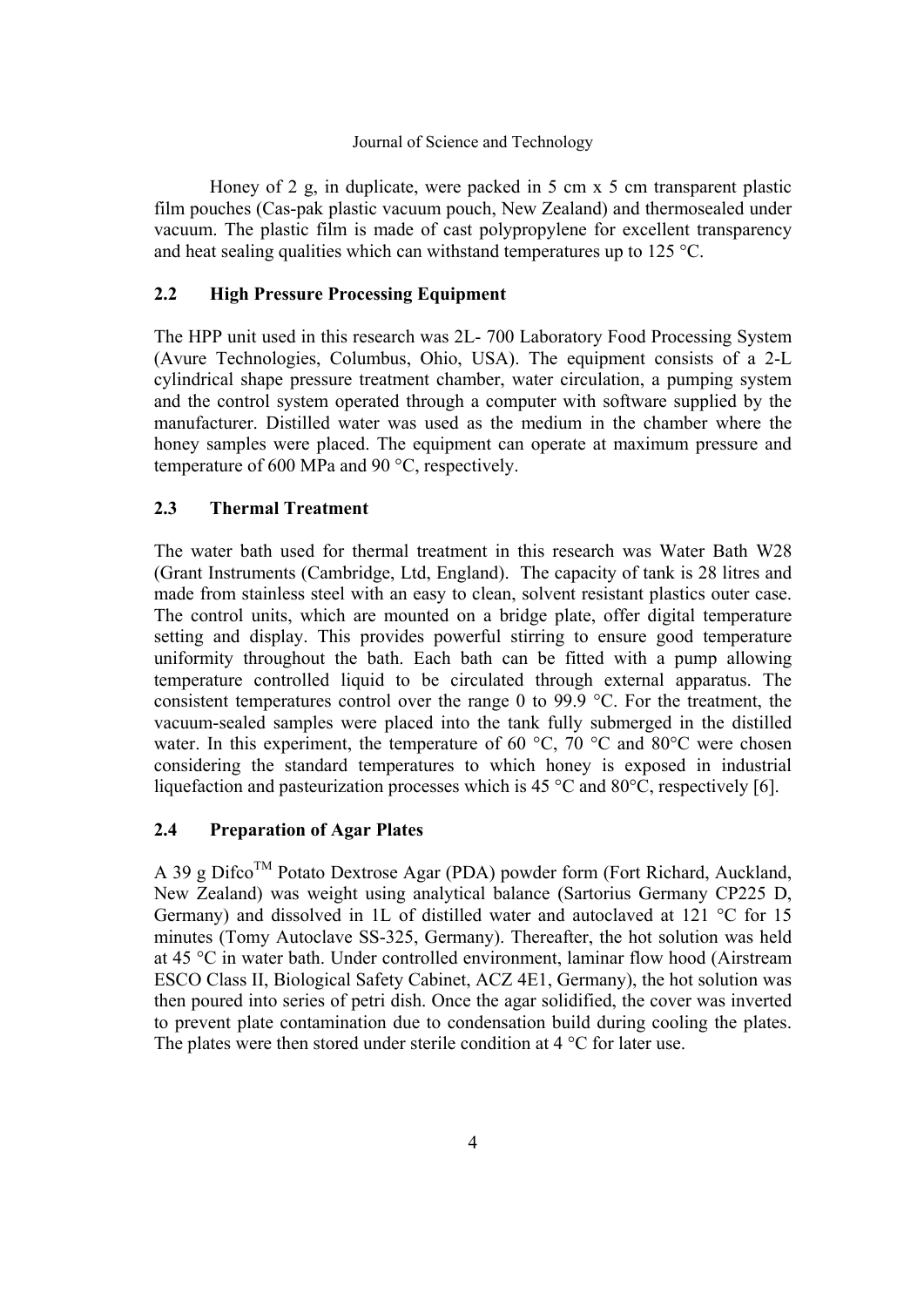# **2.5 Microbial Enumeration**

The microbial enumeration in honey samples was determined as for enumeration of yeasts and moulds. Two grams of each sample was mixed and homogenized with 18 mL of saline water (8.5 g/L) to prepare the initial dilution which is used as the mother dilution. A serial dilution 1/100 to 1/100000 of sample was done. Then, 1 mL of each dilution was inoculated onto PDA agar plates were incubated by spreadplatting technique. PDA was used for total microbial counts. The platting was done in duplicate for each series of dilution. The inoculated plates were compute using colony counter (Suntex Colony Counter 570, Taiwan). Only plates presenting 30 – 300 colonies were used for analysis. The colonies were counted as  $CFU/g$ .

# **2.6 Microbial Inactivation in Manuka Honey by HPP and Thermal Treatment**

After vacuum-packing the samples, the pouches were subjected to HPP (except for the control samples) within pressure range of 250 MPa to 450 MPa, temperature between 20° C to 60 °C and processing time between 3 min to 40 min. These ranges were chosen based on the previous works carried out with honey as well as other high sugar food such as fruit jam. Two replicates of honey samples were carried out for the pressure, temperature and time as designed by Design Expert 8.0.1. The treatment time only includes the holding time and does not include the come up time and the decompression time. Pressure come up times were approximately 1.5 min to reach the desired pressure and the decompression time was  $\leq$  20 s. The adiabatic heating was observed during pressurization phase. A slight decrease in the chamber temperature was observed in particular at higher pressure. The temperature of the pressure medium (distilled water) during pressure treatmentwas measured using a thermocouple. After treatment, the samples were immediately in cooled ice water before the microbial enumeration. For the thermal treatment, the vacuum-sealed samples submerged in the hot distilled water. All the honey samples were taken from the same honey batch.

# **2.7 Identification of Bacteria in Manuka Honey**

The identification for the type of bacteria present in Manuka honey was conducted at School of Biological Sciences (SBS), Thomas Building, and The University of Auckland. The bacteria colonies on the agar plate were viewed under light microscope to get an overview of the shape and size. Then, the samples were identified using PCR technique and DNA sequencing. The sequenced DNA from the colonies tested was run through a program called BLAST found on NCBI. The genus and species of the bacteria was then determined. This experiment was successfully done with Prof Richard Gardner and Whitney from SBS.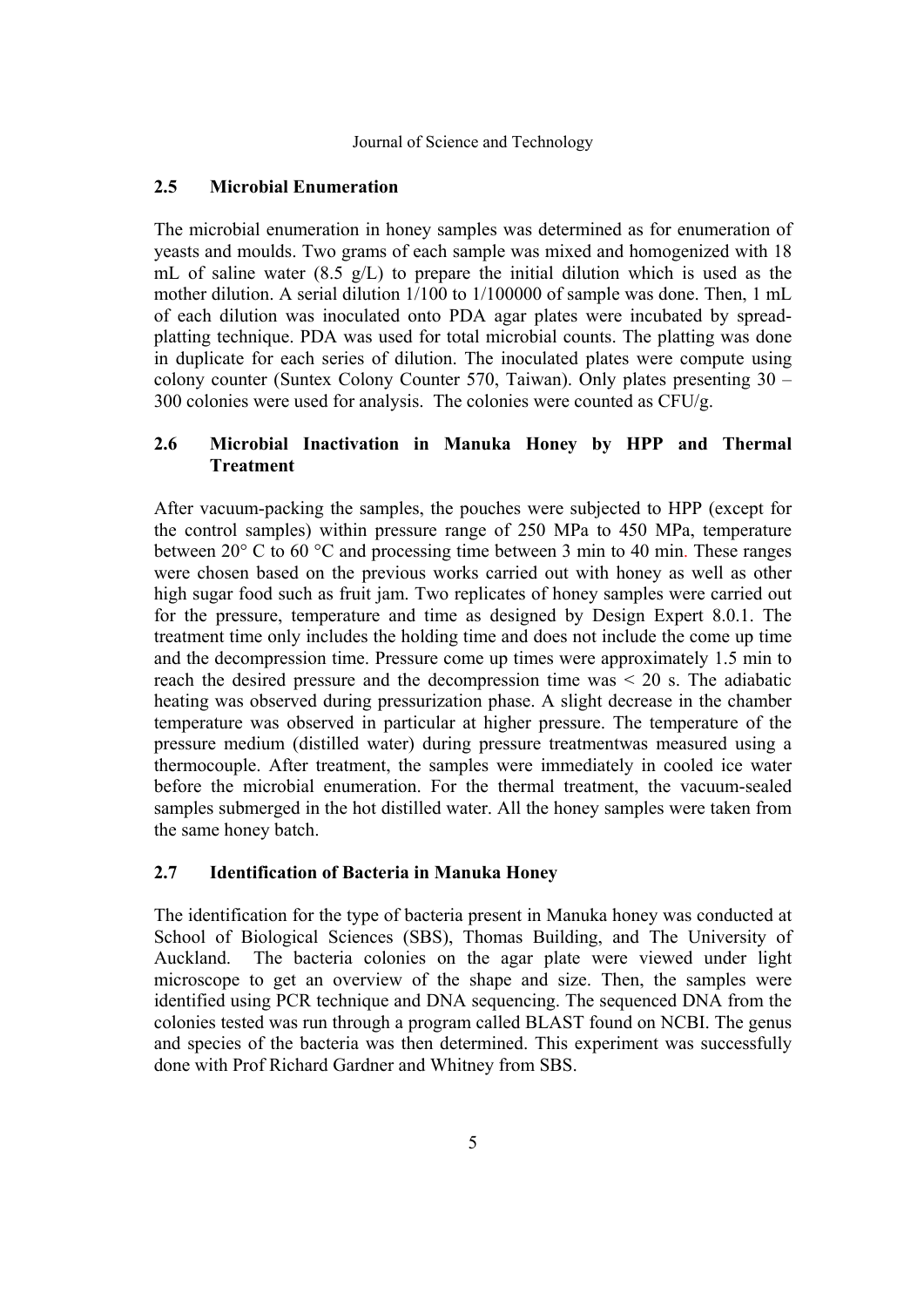## **3. RESULTS AND DISCUSSION**

## **3.1 Microbial Inactivation in Manuka Honey by HPP and Thermal Treatment**

Twenty different experimental conditions (pressure, temperature and time) were tested according to Response Surface Methodology design. The results were analysed using Design Expert 8.0.1 software. Five from 20 runs were found to have incomplete inactivation of microorganism in the samples tested.

 Treating samples at 300 MPa showed microbial survivors particularly at lower temperature 30 °C, regardless of treatment time, as tabulated in Table 1. However, the microorganisms were totally inactivated when the temperature increased up to 50 °C. The same pattern was found for treatment at 350 MPa. As comparison with Run 1 (350 MPa, 25 °C, 20 min), increasing temperature up to 40 °C with the same pressure and time (as represented in Run 9 – Run 14) shows total inactivation of the microorganisms present in honey samples. Treatment at 270 MPa and 40 °C for 20 min (Run 6) gave the lowest inactivation of microorganism as compared to other treatments. The result also shows that the pressure of more than 350 MPa and temperature above 40 °C is needed to inactive microorganism present in Manuka honey.

| Sample       | <b>Pressure</b> | Temp | Time  | $log N + SD$    |
|--------------|-----------------|------|-------|-----------------|
| Run          | (MPa)           | (°C) | (min) | $(N \in CFU/g)$ |
|              | Atmospheric     |      |       |                 |
| Un           | pressure        |      |       |                 |
| processed    | (0.101)         |      |       | $6.1 \pm 0.1$   |
| 6            | 270             | 40   | 20    | $4.0 \pm 0.1$   |
| 2            |                 | 30   | 10    | $3.1 \pm 0.1$   |
| 3            | 300             | 30   | 30    | $3.1 \pm 0.1$   |
| 16           |                 | 50   | 10    | not detected    |
| 17           |                 | 50   | 30    | not detected    |
| $\mathbf{1}$ | 350             | 25   | 20    | $3.6 \pm 0.1$   |
| 7            |                 | 40   | 3     | $3.0 \pm 0.1$   |
| 9            |                 | 40   | 20    | not detected    |
| 10           |                 | 40   | 20    | not detected    |
| 11           |                 | 40   | 20    | not detected    |
| 12           |                 | 40   | 20    | not detected    |
| 13           |                 | 40   | 20    | not detected    |
| 14           |                 | 40   | 20    | not detected    |
| 8            |                 | 40   | 37    | not detected    |
| 20           |                 | 60   | 20    | not detected    |
| 4            | 400             | 30   | 10    | not detected    |
| 5            |                 | 30   | 30    | not detected    |
| 18           |                 | 50   | 10    | not detected    |
| 19           |                 | 50   | 30    | not detected    |
| 15           | 450             | 40   | 20    | not detected    |

| <b>Table 1:</b> Log of microorganism (CFU/g honey) in unprocessed Manuka honey after |  |
|--------------------------------------------------------------------------------------|--|
| HPP treatments at different pressure, temperature and time conditions.               |  |

 Based on the ANOVA analysis of experimental designed, the value of "Prob  $>$  F" is 0.008 (less than 0.05), indicates that the pressure and temperature are significant. However, time was found to be insignificant. The 3D model graph in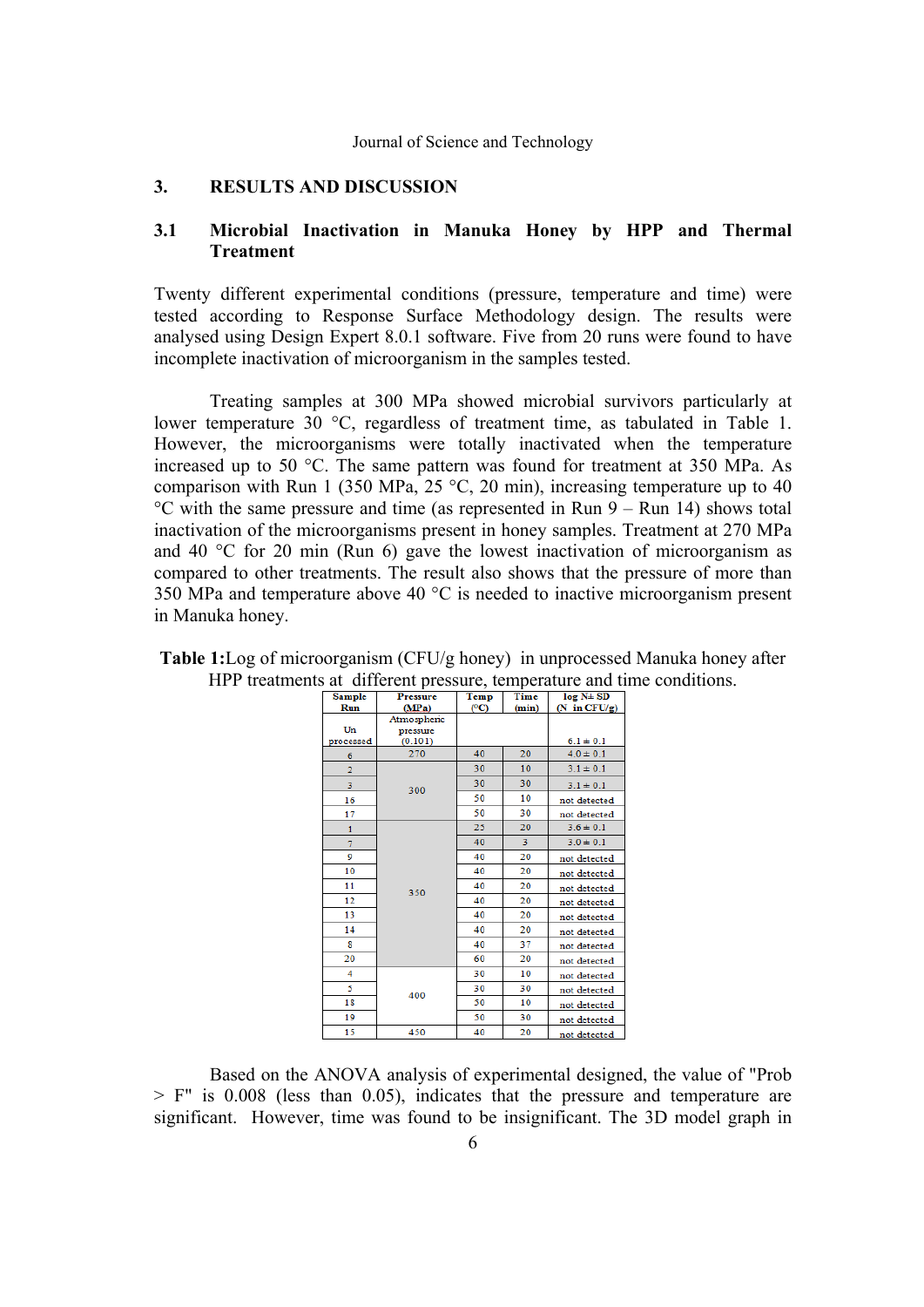Figure 1 showed the relationship between pressure and temperature. Increasing the treatment temperature as well as the treatment pressure will reduces the total microorganisms present in the samples.



**Figure 1**: 3-D graph of interaction between treatment temperature and pressure using HPP

 Thermal treatment with higher temperature (above 50 °C ) was performed. The temperature of 60 °C, 70 °C and 80°C were chosen considering the standard temperatures to which honey is exposed to in industrial liquefaction and pasteurization processes which is 45  $\degree$ C and 80  $\degree$ C, respectively [6]. The result obtained shows that as temperature increases, the microorganism levels decrease, even though only a slight decrease in the microorganism numbers was observed particularly at lower temperature, 60 °C. As expected, a higher temperature leads to more microbial inactivation. The log of microorganism survival and their reduction in Manuka honey after being treated at three different temperatures for 30 min were tabulated in Table 2. As shown in the table, the reduction of microorganism counts after treatment at 60 °C, 70 °C and 80 °C were not significant. In addition, the effect of increasing temperatures on the reduction of total microorganism count was also not apparent.

|             | log N± SD<br>(N in $CFU/g$ ) | Log reduction<br>$N\pm SD$<br>(N in CFU/g) |
|-------------|------------------------------|--------------------------------------------|
| Unprocessed | $4.0 \pm 0.01$               |                                            |
| 60 °C       | $3.8 \pm 0.01$               | $0.2 \pm 0.03$                             |
| 70 °C       | $3.6 \pm 0.02$               | $0.4 \pm 0.02$                             |
| 80 °C       | $3.5 \pm 0.05$               | $0.5 \pm 0.01$                             |

**Table 2**: Log of microorganism (CFU/g) in Manuka honey after heat-treated with different temperatures for 30 minutes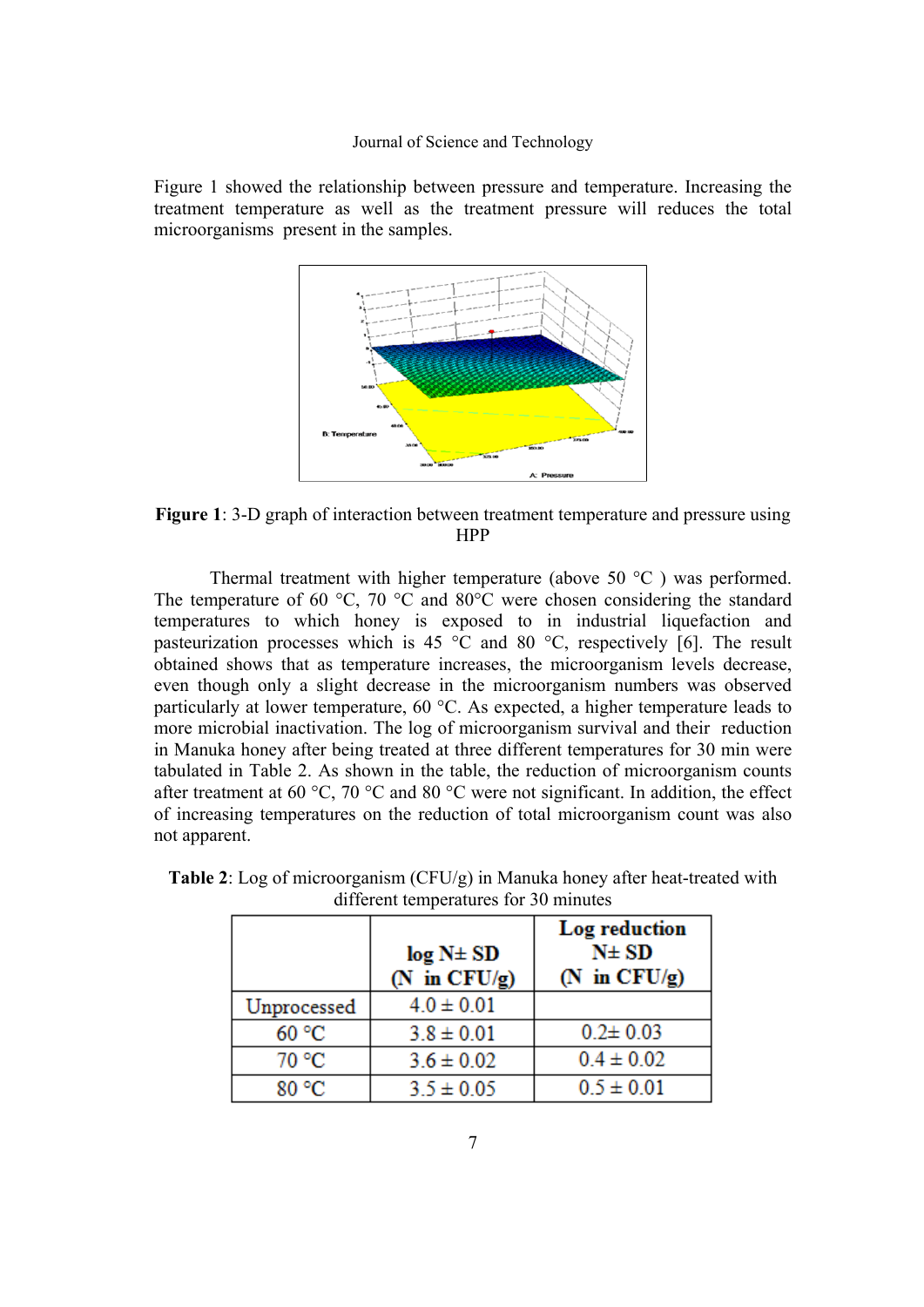From both HPP and thermal treatment preliminary test, it clearly shows that thermal treatment gave a minor effect on the microbial inactivation as compared with HPP treatment. This has been proven when  $60^{\circ}$ C was applied in thermal treatment, the applied heat was not sufficient to inactivate all microorganism (with  $3.8 \pm 0.01$ ) log CFU/g of microorganism survival), but when 350 MPa was applied in combination with 60 °C, the microorganism in the samples were not detected.This preliminary result suggests, by using mild heat in combination with high pressure, a higher quality safe and durable honey can be produced. Based on the amount of microorganism surviving after thermal treatment at 80 °C (with  $3.5 \pm 0.01$  log CFU/g), it is necessary to find out what is the species of microorganism present in the samples. The next section was then discuss on the identification of bacterial species.

## **3.2 Identification of Bacterial Spore in Manuka Honey**

The ability of microorganism to survive after heat treatment, even at higher temperature (80 °C for 30 min), leads to the hypothesis that the microorganisms present in Manuka honey were spore forming bacteria. The hypothesis made was based on the characteristics of the bacterial spores which are resistant to high temperature as noted by previous works [3,8]. The bacterial spores are highly resistant to heat compared to vegetative cells due the endospore content.

 The identification of microorganism present in Manuka honey started with cultivation of microorganism on Potato Dextrose Agar (PDA) after heat treatment of samples. The plates were then incubated at 25 °C for 5 days. After 5 days incubation, the white and creamy with round shape colonies were observed on the plate agar as shown in Figure 2.



**Figure 2**: (a) Microorganism colonies found in Manuka honey samples after treated at 80 °C for 30 min and (b) the colonies were well grown on the Potato Dextrose Agar (PDA) after 5 days incubation at 25° C.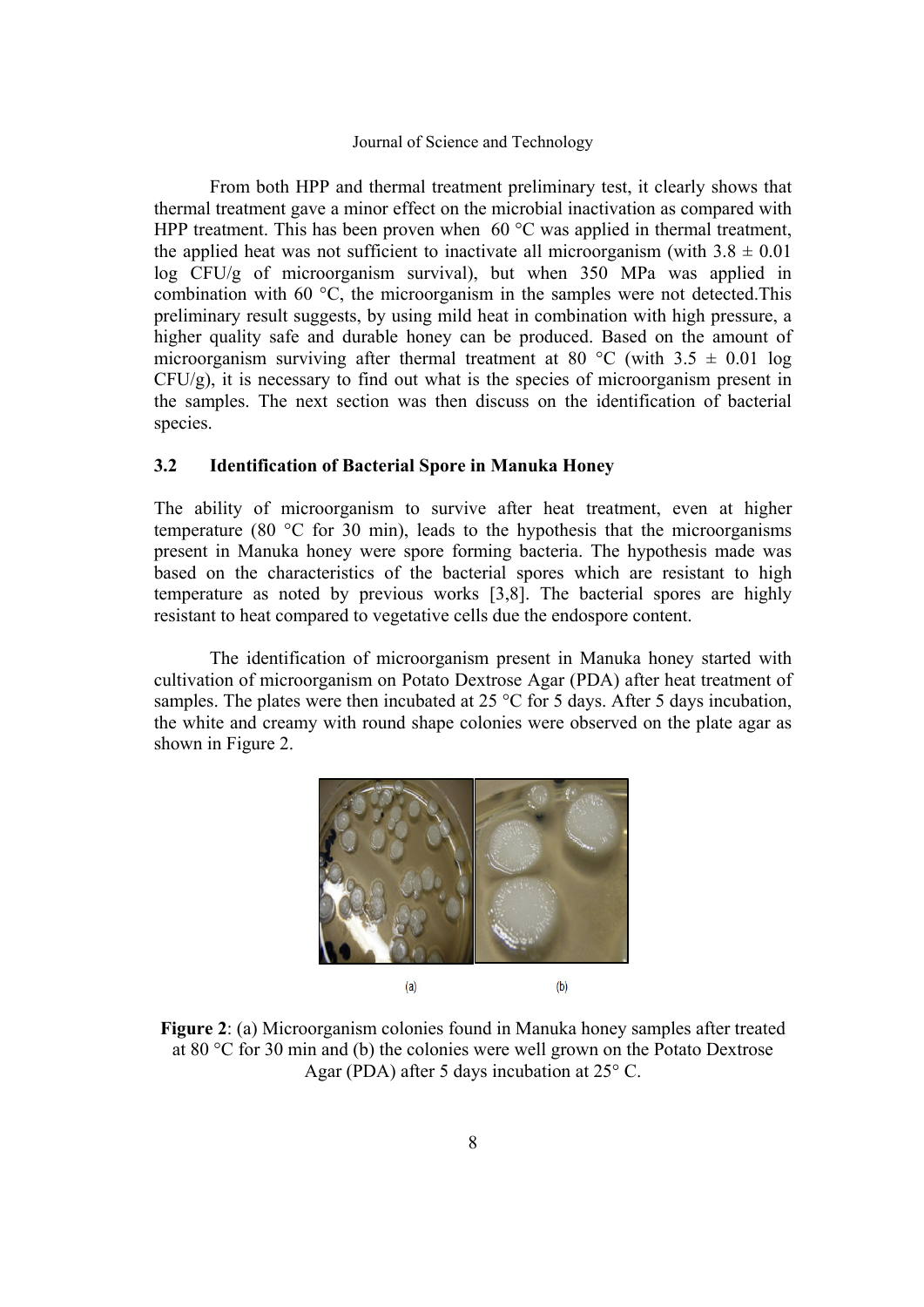The investigation proceeded with a general observation on the shape and size of the bacteria. The colonies were viewed under light microscope by putting drops of distilled water on a glass with needle tip of colony. The glass was then covered on top and under microscope with a drop of emission oil to get a clearer image. The shape and size of colony viewed under light microscope were shown in Figure 3. It was found that the microorganism were in rod-shape, elongated chain with the size of more than 4  $\mu$ m. [7] revealed the bacteria size was in range from 0.2-2  $\mu$ m in width or diameter, and up to 1-10  $\mu$ m in length for the nonspherical species. Thus, this observation gives a clear assumption that the microorganisms were from bacteria due to the size. Regarding to the shape, the observation of rod-shaped with 4- 6 µm long in size, make a closer to the prediction that the bacteria found was in genus *Bacillus*. [7,9] reported the word *bacillus* (plural *bacilli*) is used to describe any rodshapedbacterium and the size of *bacillus* of about average size 2.0 to 6.0 m long.



**Figure 3**: The structure of colony viewed under light microscope (a) shape of the microorganism from the colonies cultivated on the PDA. Small picture shows the clear image of the rod-shaped with elongated chain (b) size of the colonies found were in the range of 4- 6 um long.

 Polymerase Chain Reaction (PCR) technique was then performed together with DNA sequencing in order to get the DNA sequence of targeted bacteria and compare to other known sequences, using BLAST program. This will result in the identification of bacteria genus and species. A digital of gel electrophoresis for different restrictions digest run on a 1 % w/v agarose agar gel, 3 volt/cm, stained with ethidium bromide was shown in Figure 4. The DNA size marker is a commercial 1 kbp ladder. The position of the wells and direction of DNA migration is noted. In this experiment, yeasts and bacteria markers were used.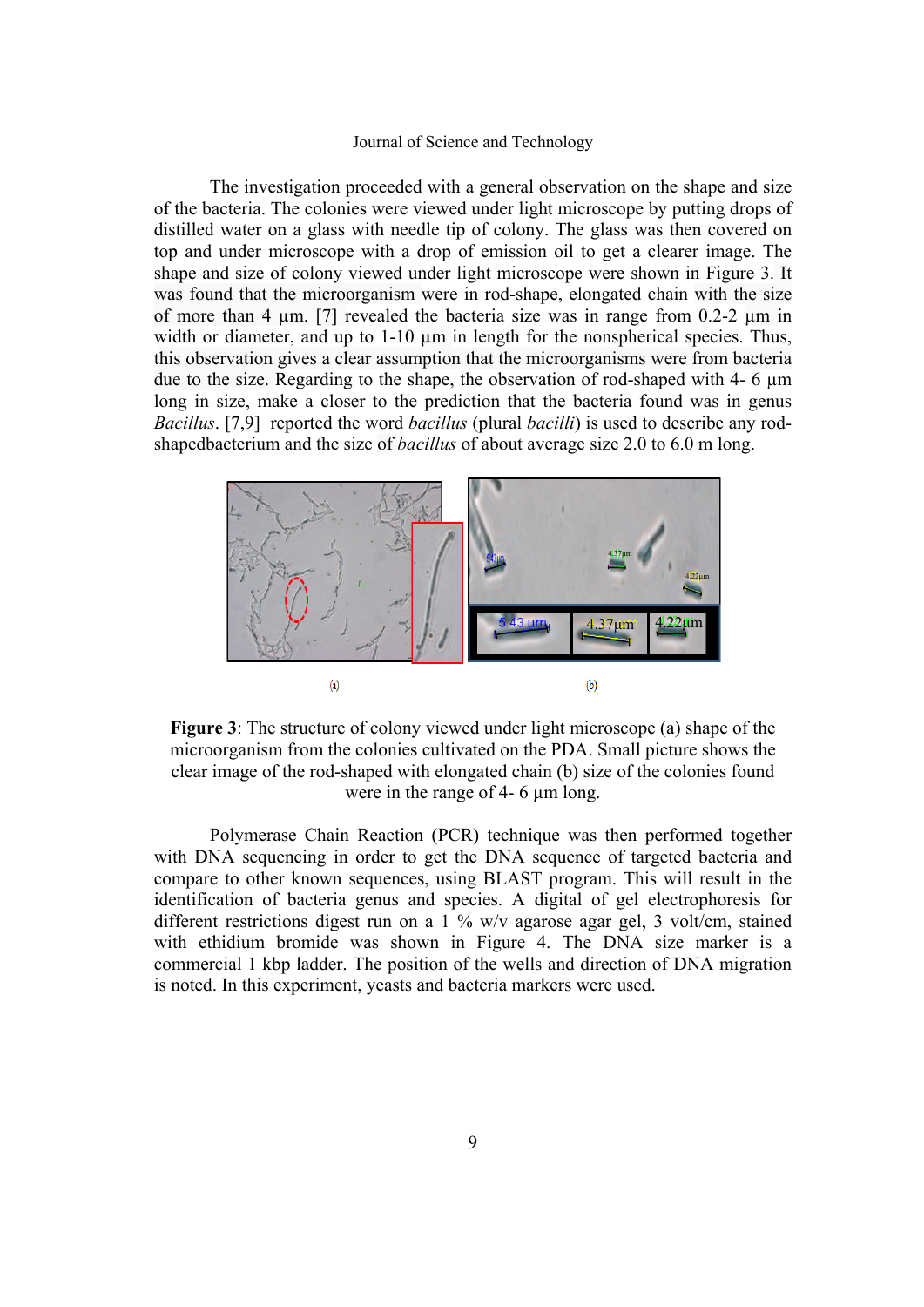

**Figure 4**: (a) Commercial DNA Yeasts Markers, (b)commercial DNA Bacteria **Markers** 

 Figure 4 (a) shows a Commercial DNA Yeasts Markers (1kbplus) in Lane 1, meanwhile Lane 2, 3, 4 and 5 were empty with no bands. Meanwhile, Figure 4 (b) shows another gel electrophoresis using commercial DNA Bacteria Markers (1kbplus) with no positive control this time as it is known they were most probably bacteria. Lane 2 and 3 shows a band showing that the target DNA sequences were compatible with bacteria DNA.From the PCR using 16S primers which amplify the ribosomal DNA from the colonies found on the plates, the sequences have been aligned and were run through a program called BLAST found on NCBI. This gave the result of the colony being a *Bacillus*, most likely the species *cereus*. The same finding was reported in Moroccon honey [10] and Ibadan honey [11]. They found that most of the samples tested were found from genus *Bacillus*. In addition, most of the 94 % spores found in commercial honey samples were from genus *Bacillus* and predominant species was *B. cereus* [12].

## **4. CONCLUSIONS**

It is possible to use HPP to inactivate microorganisms present in high sugar content foods, particularly in Manuka honey. Pressure and temperature are found to be significant parameters that effect the inactivation of microorganism present in honey. The unknown microorganism which was resistant to high temperature (80 °C) in Manuka honey was identified as *Bacillus cereus* using PCR technique. Further works are necessary to find an optimal combination of treatment pressure, temperature and time to ensure the safety of honey without compromising its quality and natural freshness.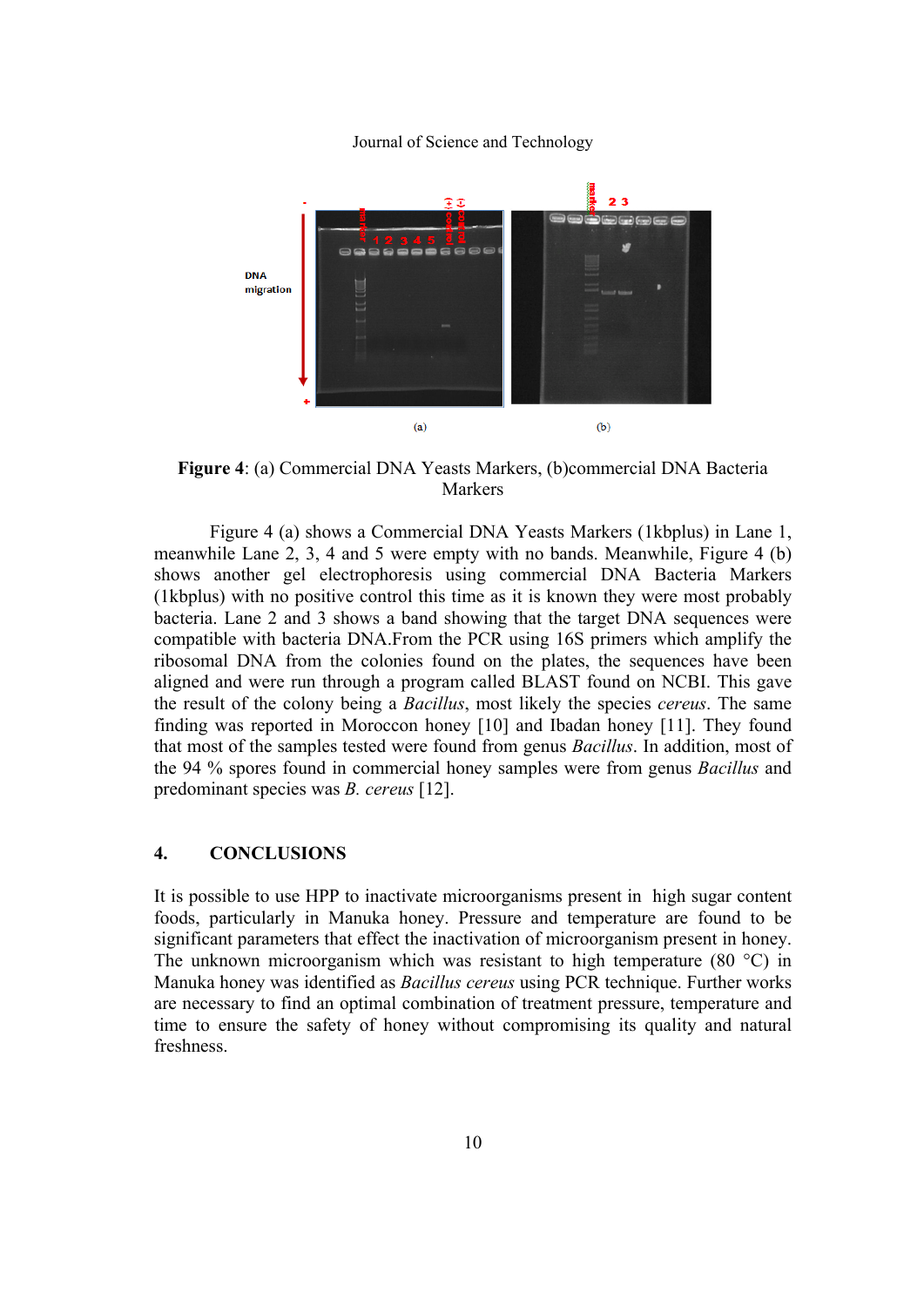## **Acknowledgement**

The financial support from The Ministry of Higher Education of Malaysia and UniversitiTun Hussein Onn Malaysia (UTHM) is gratefully acknowledged. The support of Prof Richard Gardner and Whitney from School Biological Sciences, The University of Auckland is also much appreciated.

## **REFERENCES**

- [1] Alvarez-Suarez, J., et al. (2010) Contribution of honey in nutrition and human health: a review. in Mediterranean Journal of Nutrition and Metabolism, Vol. 3. No.1pp. 15-23.
- [2] Socha, R., et al. (2011) , Phenolic profile and antioxidant properties of Polish honeys. International Journal of Food Science & Technology. Vol. 46.No.3.pp. 528-534.
- [3] Snowdon, J.A. and D.O. Cliver (1996), Microorganisms in honey. International Journal of Food Microbiology, Vol. 31No.1-3.pp. 1-26.
- [4] Butz, P., High Pressure: Minimal Processing. (2010) Encyclopedia of Agricultural, Food, and Biological Engineering, New York.
- [5] Norton, T. andSun D.W (2008), Recent Advances in the Use of High Pressure as an Effective Processing Technique in the Food Industry. Food and Bioprocess Technology. Vol.1.No..pp. 2-34.
- [6] Escriche, I., et al., (2009) Influence of simulated industrial thermal treatments on the volatile fractions of different varieties of honey in Food Chemistry.Vol. 112No. 2.pp. 329-338.
- [7] Gould, G.W and Hurs., A. The Bacterial Spore, (1969), London and New York.
- [8] Nakano, H., et al.,(1992). Detection of Clostridium botulinum in natural sweetening. International Journal of Food Microbiology. Vol 16. No.2.pp. 117-121.
- [9] Miutrka, B.M. Methods of Detection and Identification of Bacteria, (1976),Cleveland, Ohio.